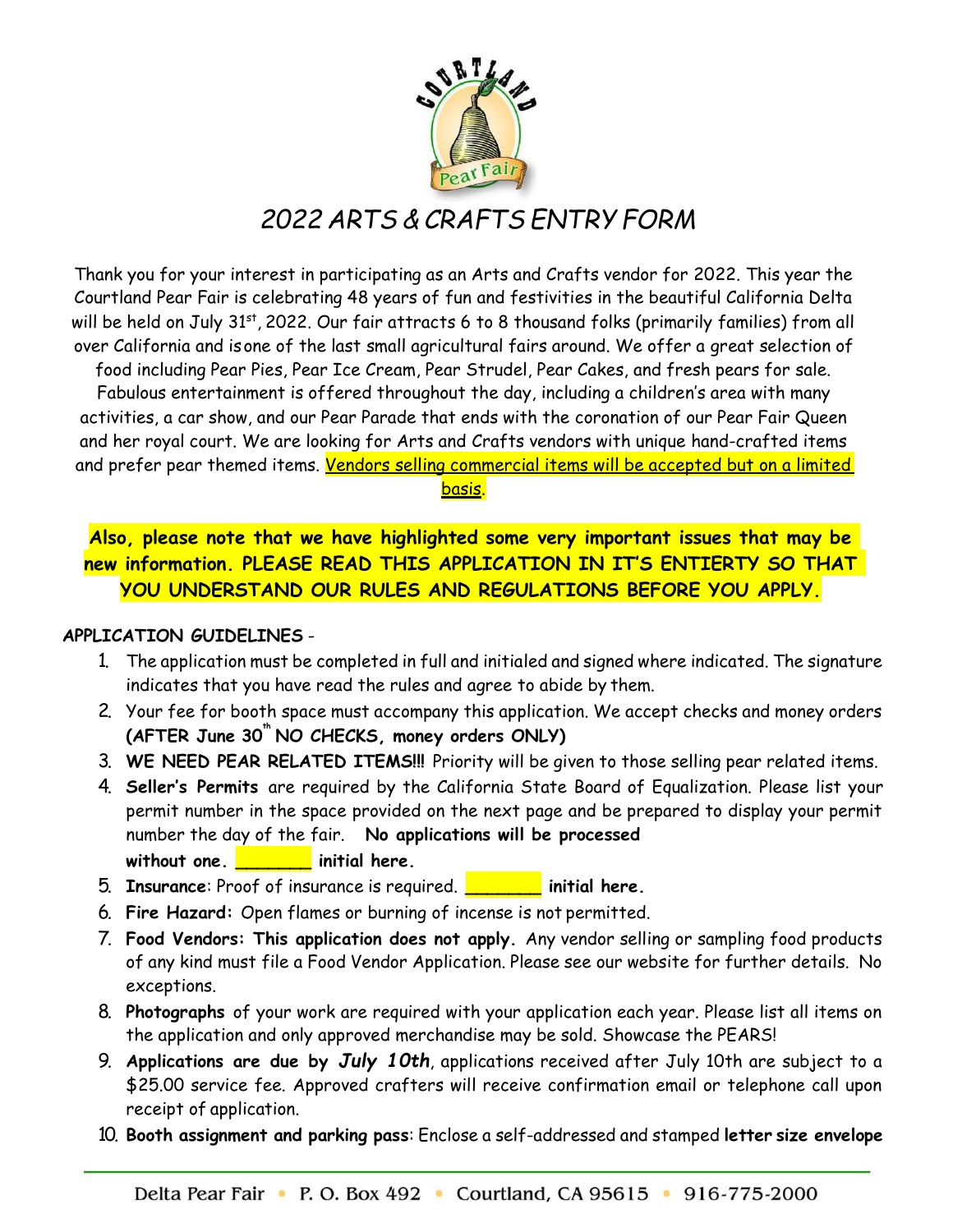

with your completed application. Booth assignments and passes will be mailed out the week before. Each vendor will receive **one** parking pass for each paid booth space.

- 11. **No space switching the day of the fair**. Spaces have been carefully planned to take into consideration the types of products being sold. Spaces occupied in previous years are not guaranteed. No exceptions. \_\_\_\_\_\_\_ **Initial here.**
- 12. **Exhibitor agrees** to hold the Courtland Pear Fair Committee, the River Delta Unified School District, and all those associated with its production regardless of fault, negligence or lack thereof, of any responsibility of theft, damage, or injury to exhibitor's property or person. You exhibit at your own risk. \_\_\_\_\_\_ **Initial here.**
- 13. **An accepted application is a commitment** to show, no refunds will be made once the application has been accepted. \_\_\_\_\_\_\_ **Initial here.**
- 14. **The sale and possession of weapons of any kind are prohibited. This includes toys and ammunition. Noncompliance will result in immediate dismissal with NO refund. \_\_\_\_\_\_\_ Initial here.**

**EVENT INFORMATION** – Pear Fair Hours are 9 am until 6 pm. Set up starts at daybreak Sunday July 28th and not before. All Exhibitors must be set up and ready to go by 8:30 am. This includes all cars off the street and in the designated parking area. **No exceptions**.

- 1. Booth Space is 10 x 10 to accommodate a 10 x 10 awning. **You are paying for a 10x10 space and therefore can only display in that designated area regardless of how much open space surrounds your assigned area. No exceptions. If you need more space, please purchase 2 booth spaces.** You must provide your own awning, tables and chairs**. \_\_\_\_\_\_\_ Initial here**
- 2. **Booth Fees: - \$135.00- Please add \$25.00 if you are applying after July 10th.**
- 3. **BOUNCED CHECKS: YOU are responsible for reimbursing us any and all FEES associated with your bounced check!! If you do not pay us the requested amount, you will not be welcome to participate in this year's or ANY future Pear Fair events. \_\_\_\_\_\_ Initial here**
- 4. Please be present during exhibit hours. Relocating your booth is prohibited. This is an outdoor event. Please come prepared for all weather situations. No refunds will be given due to weather conditions. **\_\_\_\_\_\_\_ Initial here**
- 5. Please remember, **NO PETS** or alcohol allowed on fair grounds.

**Thank you again for your interest. If you have any questions or concerns, please contact [pearfaircrafts@gmail.com](mailto:pearfaircrafts@gmail.com)**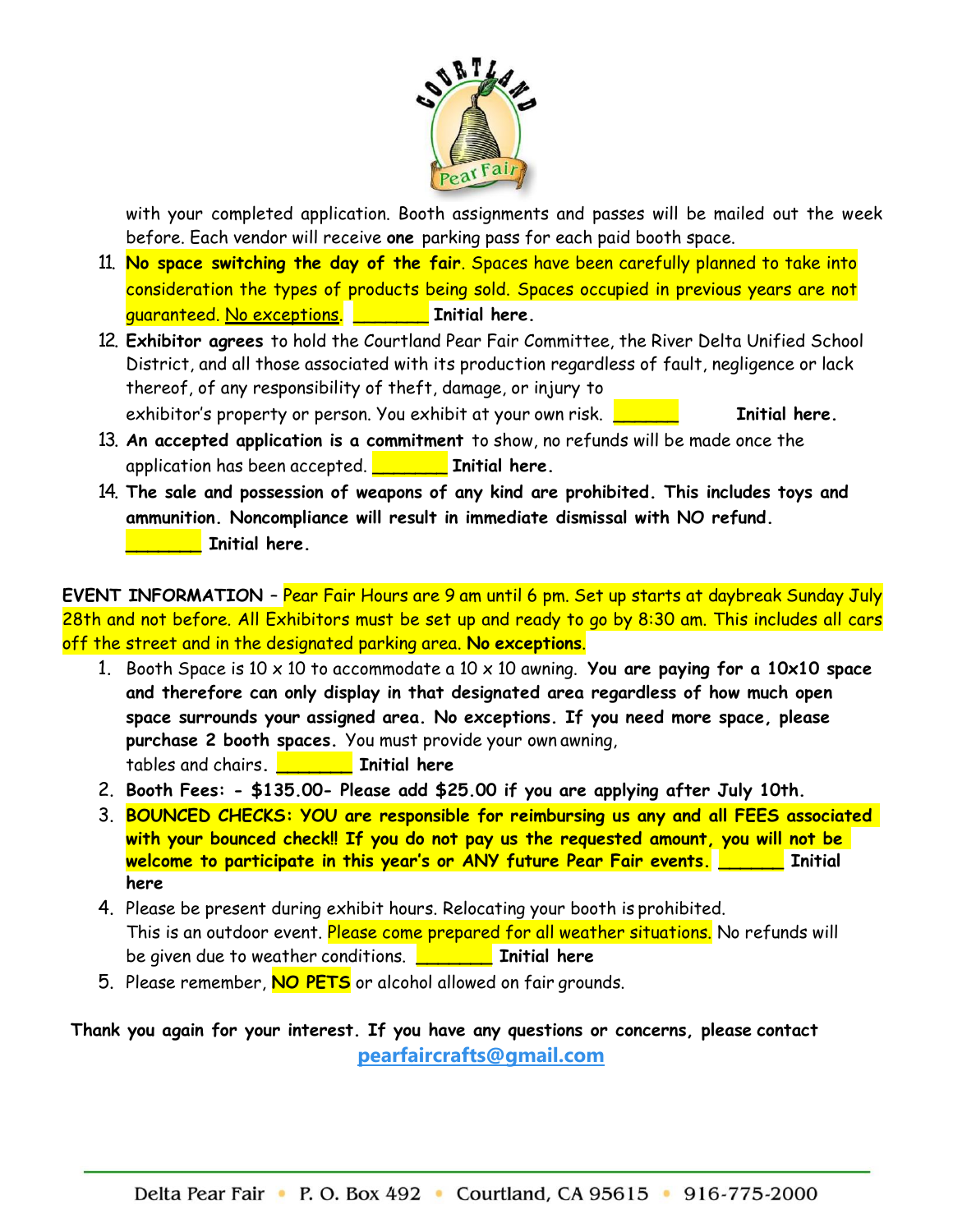

## **2022 Arts and Crafts Application**

| NAME:                                                                                                                                                                                                                                                                                                                |                                   |            |           |
|----------------------------------------------------------------------------------------------------------------------------------------------------------------------------------------------------------------------------------------------------------------------------------------------------------------------|-----------------------------------|------------|-----------|
| SELLER'S PERMIT # (required)                                                                                                                                                                                                                                                                                         |                                   |            |           |
| TELEPHONE (DAY): Cell Cell Canal EMAIL                                                                                                                                                                                                                                                                               |                                   |            |           |
| BUSINESS NAME: NAME:                                                                                                                                                                                                                                                                                                 |                                   |            |           |
|                                                                                                                                                                                                                                                                                                                      |                                   |            |           |
| CITY: CITY: CITY:                                                                                                                                                                                                                                                                                                    |                                   |            |           |
| Will you be selling PEAR related crafts?                                                                                                                                                                                                                                                                             |                                   | <b>YES</b> | <b>NO</b> |
| All Hand Made Crafts: YES NO Manufactured Crafts: YES NO                                                                                                                                                                                                                                                             |                                   |            |           |
| No Guns, Knives, Swords, Explosives or Weaponry of ANY kind (this                                                                                                                                                                                                                                                    |                                   |            |           |
| includes toys) will be allowed for sale at Pear Fair.     NO EXCEPTIONS                                                                                                                                                                                                                                              |                                   |            |           |
| Returning Vendor: YES NO                                                                                                                                                                                                                                                                                             |                                   |            |           |
| Will you be selling or sampling food products? If YES this application does<br>not apply, please contact the Food Area.                                                                                                                                                                                              |                                   |            |           |
| Specific Description of Art or Craft Work (include photographs with<br>application):                                                                                                                                                                                                                                 |                                   |            |           |
| Please send the completed application, a self-addressed, stamped business size<br>envelope and a check (or money order if applying after June 30, 2022) in the<br>amount of \$135.00 for a booth space: this includes Hand Crafters or<br>Manufactured Products (please add \$25.00 if applying after July 10th) to: |                                   |            |           |
|                                                                                                                                                                                                                                                                                                                      |                                   |            |           |
|                                                                                                                                                                                                                                                                                                                      | Courtland Pear Fair Arts & Crafts |            |           |
|                                                                                                                                                                                                                                                                                                                      | P.O. Box 492                      |            |           |
|                                                                                                                                                                                                                                                                                                                      | Courtland, CA 95615               |            |           |
|                                                                                                                                                                                                                                                                                                                      |                                   |            |           |